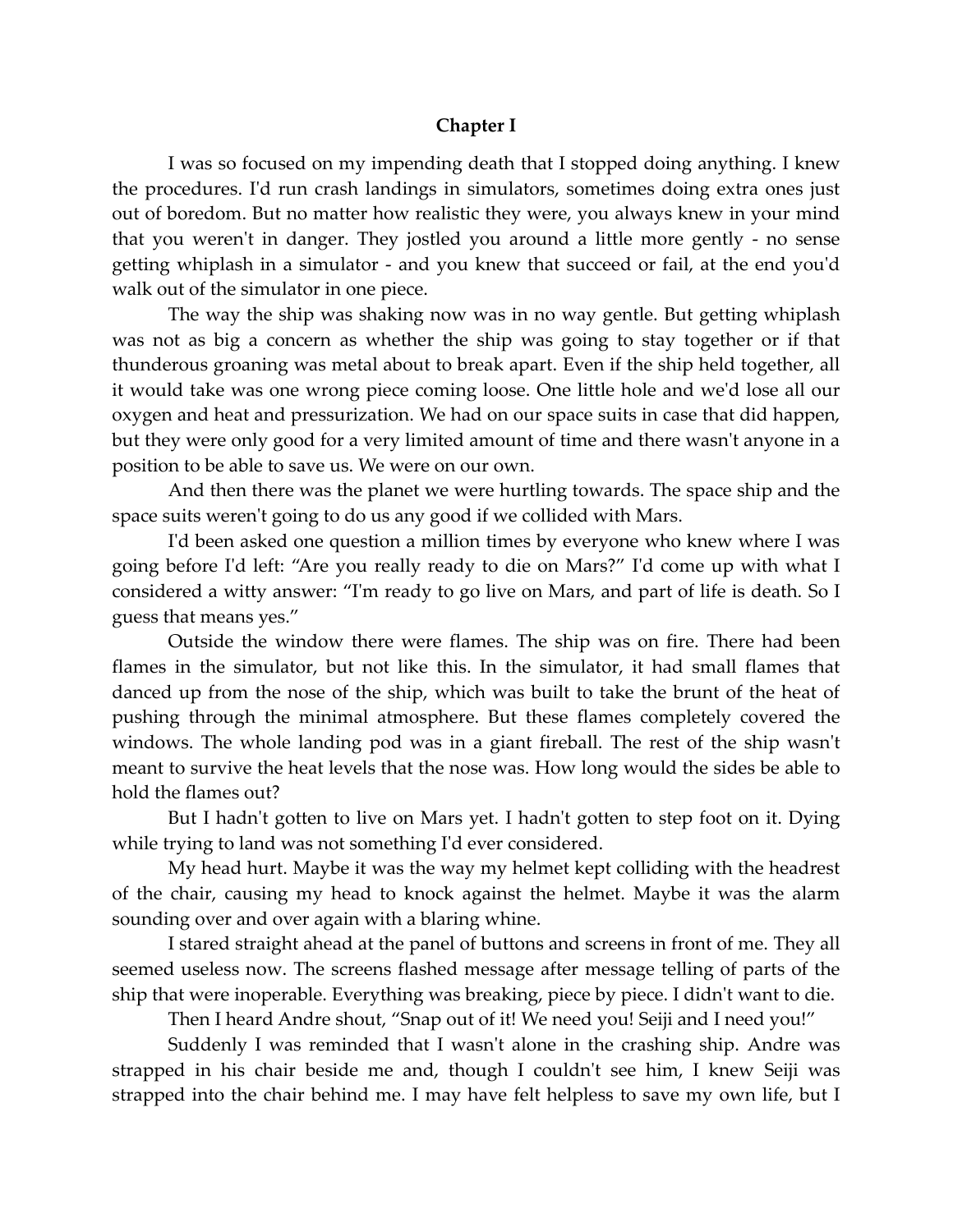sure as hell wasn't going to let them die without putting up a fight.

I activated the emergency thrusters. My brain raced through the checklists I'd committed to memory. I knew what to do. Andre knew what to do. He'd already started doing his part. I hurried to catch up with him.

We made it through the outer atmosphere and the shaking of the ship became less violent. We were still flying towards the ground way too fast.

"Get her around!" Andre shouted. "We don't want her landing on her nose."

Even with the comms built into our helmets, it was hard to hear him over the noise of the ship being destroyed.

It was harder to keep pressing buttons. Gravity was back and it was amazing how much power the pull seemed to have on our bodies. Mars' gravity was less than Earth's, but having not experienced any gravity for six months, it was jarring. As the ship struggled to turn and momentum dragged on our bodies, too, I felt like I was having to slog through mud to push each button. Speed was still essential. I grunted like I was bench-pressing a heavy weight, rather than just moving my arm.

The ship came around. We'd at least gotten the right side facing the ground.

"Landing gear out!" Seiji shouted.

"Our speed's still too high!" Andre said.

I said, "Thrusters are on maximum. There's not much more we can do."

"Brace for impact," he said. "This is going to be rough."

"We have to make it!" Seiji said. "All of us!"

The ship hit the ground hard, but we weren't done moving. We bounced and were thrown around in a different direction each second. Something collided with my head and, even with the helmet, it hurt. My vision blurred. I tried to reach for the back of my head, but I was too tired. I thought I heard Andre yell and I tried to ask him if he was okay, but I wasn't sure I was forming words. Then I was out.

\* \* \*

"Sadie, stay conscious. Don't let things go dark. Keep talking."

It didn't feel like I had been conscious until just now, so I wasn't sure what I should keep talking about. My arms were reaching above my head even though I wasn't telling them to do that. We must still have been floating in space with no gravity, because my whole body was pulling against the restraints to float out of the chair.

I turned my head and looked at Andre. He was hugging his arms across his chest. His reflective visor was up, so I could see most of his face inside his helmet.

I found my voice slowly in my dry throat. "What...happened? We didn't land? How did we get out of the atmosphere again? That's impossible. There's no fuel to take off again."

Andre's breathing was heavy and scratchy as his voice. He said, "We crashed.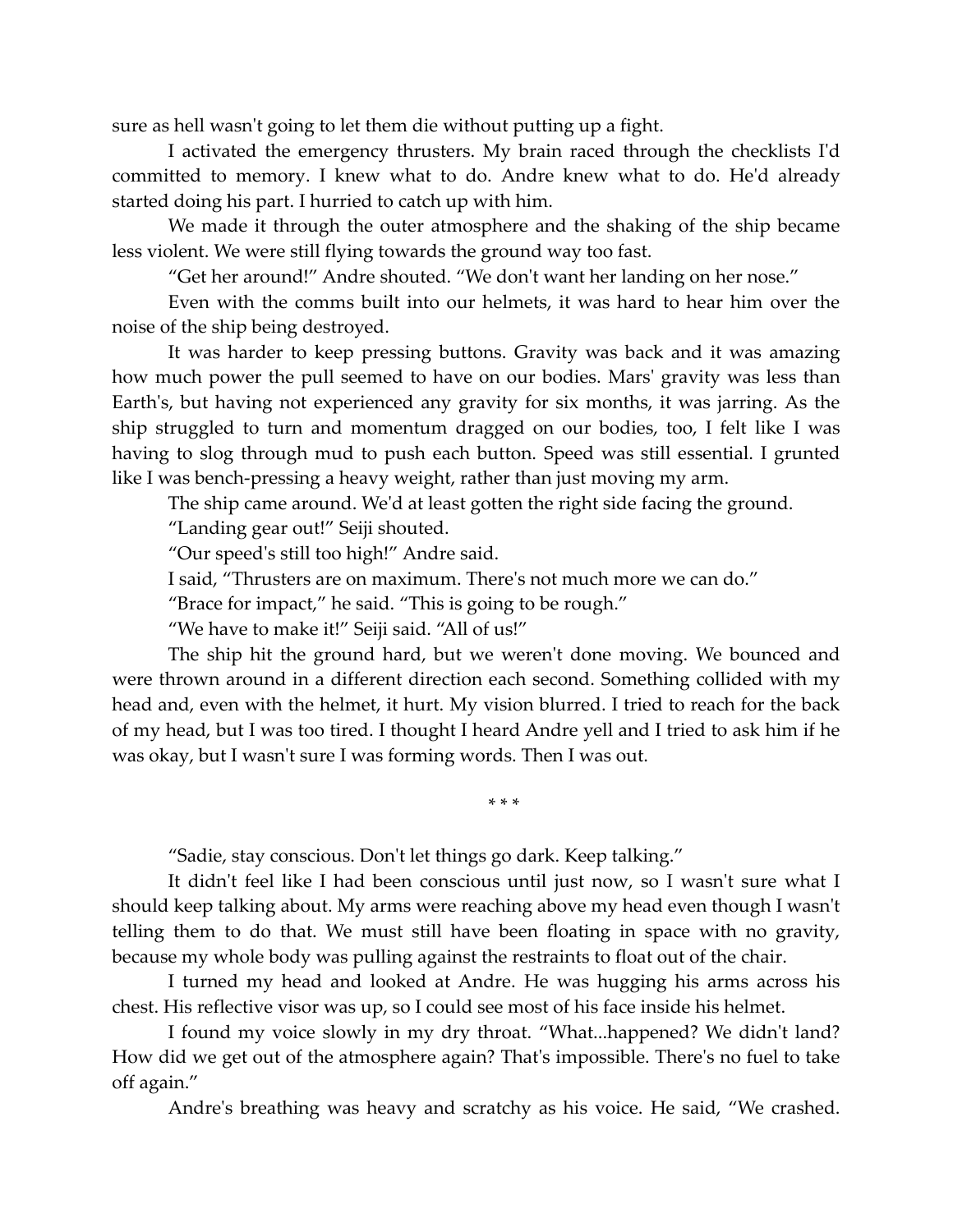We're on Mars."

"But the gravity?" I said.

He explained, "We're upside down. We made it through the atmosphere. The ship held."

His voice faded out. I looked at him again. His eyes were closing.

"Andre?"

He shook his head and opened his eyes again. "We came in too fast. Got her around, but couldn't slow down enough. Hit the landing gear and bounced. Tumbled. We're upside down."

I was starting to remember that. Andre kept talking, but his words were getting farther away.

Then he shouted, "Sadie! Stay conscious. We have to stay conscious."

I nodded my head.

"What about Seiji? Are you there?" I called. I couldn't turn around to see him. Andre asked, "Why did you want to come to Mars?"

I looked at him. His eyes were pained.

"Can you see Seiji?" I asked.

He told me with the look on his face.

I started to breathe harder. I thought I was going to start crying, but then it felt like I was hyperventilating. He was so young. He was just eighteen when he got into the program.

Andre said, "You promised when we got to Mars, you'd tell me why you wanted to come. We're here now. So tell me. I want to know."

I kept taking overly deep breaths.

He said, "Sadie, you cannot lose control now. That won't help either one of us. Put it from your head for now. Tell me why you wanted to come. You did promise."

It hurt so much, I didn't think it was possible to just put it aside. But I pictured the first time I'd met Andre when we'd started the training program. He was an unusual man. A black Dutch man, the tallest man I'd ever met and quite buff, but kind to a fault, and, as I was 26 and he was 42, I was surprisingly attracted to this "old" man. Of course, Mars Erkunden had made it abundantly clear that relationships were forbidden. They said it was too dangerous. We weren't equipped to have babies in space yet. A rumor of a secret relationship was enough to get you booted from the program.

Andre told me I looked like Kate Middleton. I never admitted it to people, but the first time I'd seen her in a magazine, I thought we had the same shape of face and, though my brown hair was a few shades lighter than hers, I started trying to style it like her. Nothing wrong with wanting to look like a duchess.

One of the first things Andre asked me was why I'd applied to be one of the colonizers of Mars. I'd given him some superficial answer about "Helping mankind by opening new worlds to them."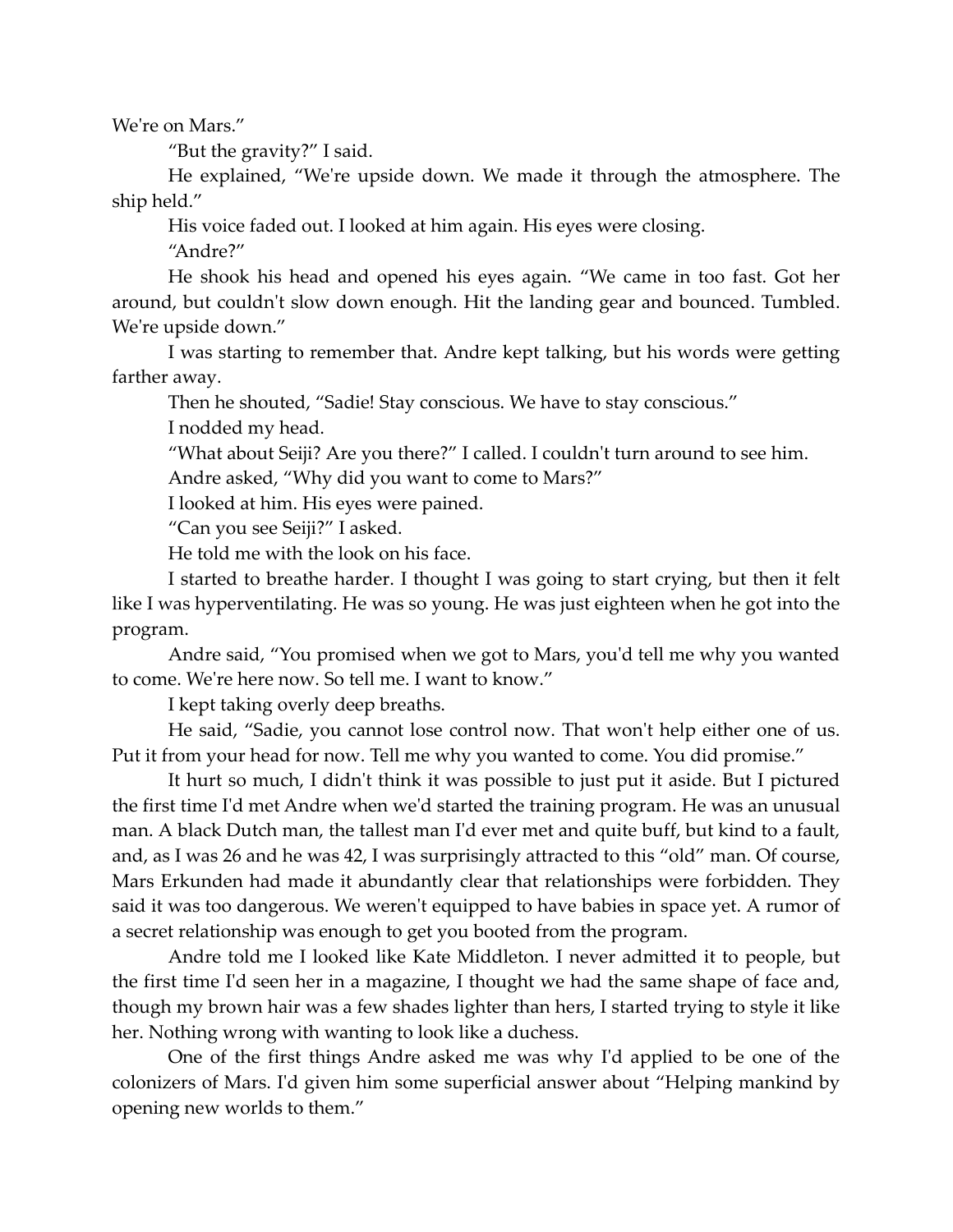He'd given me a huge smile and said, "Perhaps when you know me better, you can tell me the real answer."

Even though he was calling me out, I felt drawn to him. Sometimes it was nice to have somebody find a way through your walls.

I'd told him, "The day we land on Mars, I'll tell you."

He held out a hand and I shook it. We had a pact.

The pain didn't stop. It just went numb as I closed myself off to it. I focused on that day eight years ago and now fulfilling that promise. But that came with its own pain.

"It was cancer," I said. "I was so afraid of it or something else taking my parents. They found a growth on my father and they thought it was cancer. It took weeks before they removed it and tested it and we found out it wasn't. Before we knew it wasn't, we'd tried to make a plan for what to do. Everything from driving him to chemo to moving my parents into a one story house if he was too weak to use the stairs." The tears fell upwards out of my eyes. "I tried to be there for them while we went through that horrible two weeks, but I was so scared. And even after we found out it wasn't cancer, it was like suddenly I realized something would eventually take my parents. Cancer or Alzheimer's or Parkinson's or something. And I didn't want to be there for that. I didn't want to have to watch them get weaker and sicker and not be able to stop it."

I wished I could rub my eyes, but the helmet was in the way. "I actually Googled 'how to face death' because I just didn't know how to do it. One of the things that came up was an article about a company called Mars First that was going to be sending people to Mars in ten years and those colonizers would be facing the rest of their lives and eventual death on the red planet. And it was crazy and selfish, but it was a way to not have to watch my parents die. While I was researching Mars First, I found Mars Erkunden, competing to get to Mars even sooner, in just six years. So I applied to both and got initial acceptance for both programs, but six years sounded better to me than ten, so I joined Mars Erkunden.

"My parents supported me through the whole thing, but I never told them the real reason. I never told anybody. I told my parents we'd stay in touch, knowing one day they just wouldn't be there anymore. I wouldn't have had to watch them slowly fade. I'd be on Mars, paving the way for the rest of humanity to come live here. I'd be doing something heroic. And maybe that would make it not so bad that I am such a coward.

"And this is what I get for trying to escape death. Now Seiji's gone and I don't know what's going to happen to us."

Andre reached out a hand, though even his long arm could only stretch three quarters of the way across the aisle. I reached my arm out and took his hand. It felt strange through our space suits. Not very comforting.

I said, "Why did you want to come to Mars? I know you told me before, but just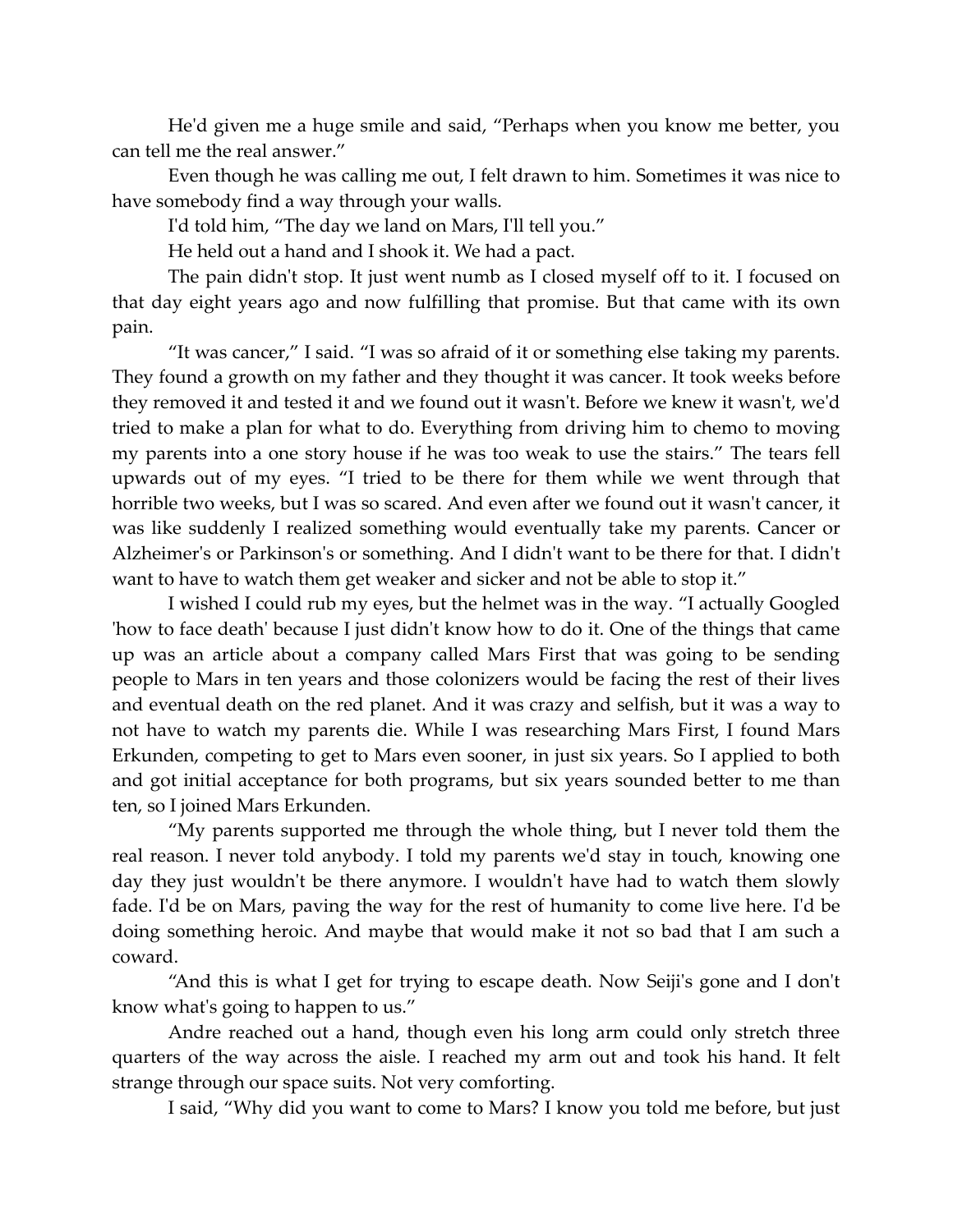tell me again."

He stared ahead like there was something to see other than our damaged ship. "I just never had a big dream before. I didn't have something I had always wanted to do. I traveled around, worked and lived many places and tried many things. Nothing ever captivated me before until I heard about colonizing Mars. That was like I had finally found the reason for my life. That was the thing I was looking for, but never dreamed possible. I was born for this reason. I liked the name; 'Erkunden', to explore. And I was living in Germany at the time, not too far from where Mars Erkunden was headquartered. So even though Mars First was operating in my homeland in the Netherlands, I applied to Mars Erkunden. Claiming they would get to Mars faster didn't make me favor them. I was in no rush. I wanted simply to get to Mars eventually."

He looked at me and smiled. "We made it to Mars, Sadie."

That was so hard to take in. Eight years of training, preparing to be here through delays and disappointments, but it was still surreal that the day had come that we were actually here. I would try and hold onto that thought as we attempted to move on from this disastrous beginning.

Andre said, "The first group, the Primaries, they would have seen the fireball we caused and know something went wrong. They will be coming for us.

"In the meantime, we can care for ourselves. I'm going to get onto my feet, then I'll come to help you."

He tried to undo his restraints with one hand. That's when I noticed that his arm wasn't just sitting across his chest. He was cradling it protectively against his body.

"Andre, is your arm broken?"

He looked up at his arm. "I think it is."

I said, "You stay there. Let me help you down or you'll hurt yourself worse."

I looked over my head to what was below me on the floor. It wasn't too far to the wall I'd be falling onto. I wrapped my legs around the chair as best as I could, then started freeing myself from the restraints. When I was loose, I started to fall, but I grabbed onto the armrests and, between my arms and legs, was able to keep from falling. I let go of the chair with my legs and kicked them over my head. As I flipped, I let go of the chair arms and fell the few feet onto the wall, where I hit my feet then stumbled onto my side.

Andre said, "I don't think I can do that."

I said, "I was in gymnastics as a kid. Apparently I remember some of it. Just not landings."

Getting Andre down was no easy feat. He was six foot five, the tallest Mars Erkunden allowed their astronauts to be. That made him a foot taller and a lot heavier than me. I couldn't exactly catch him as he fell. But with a lot of brainstorming, we came up with a plan. He unstrapped one side of his restraints. Then, using his good arm, he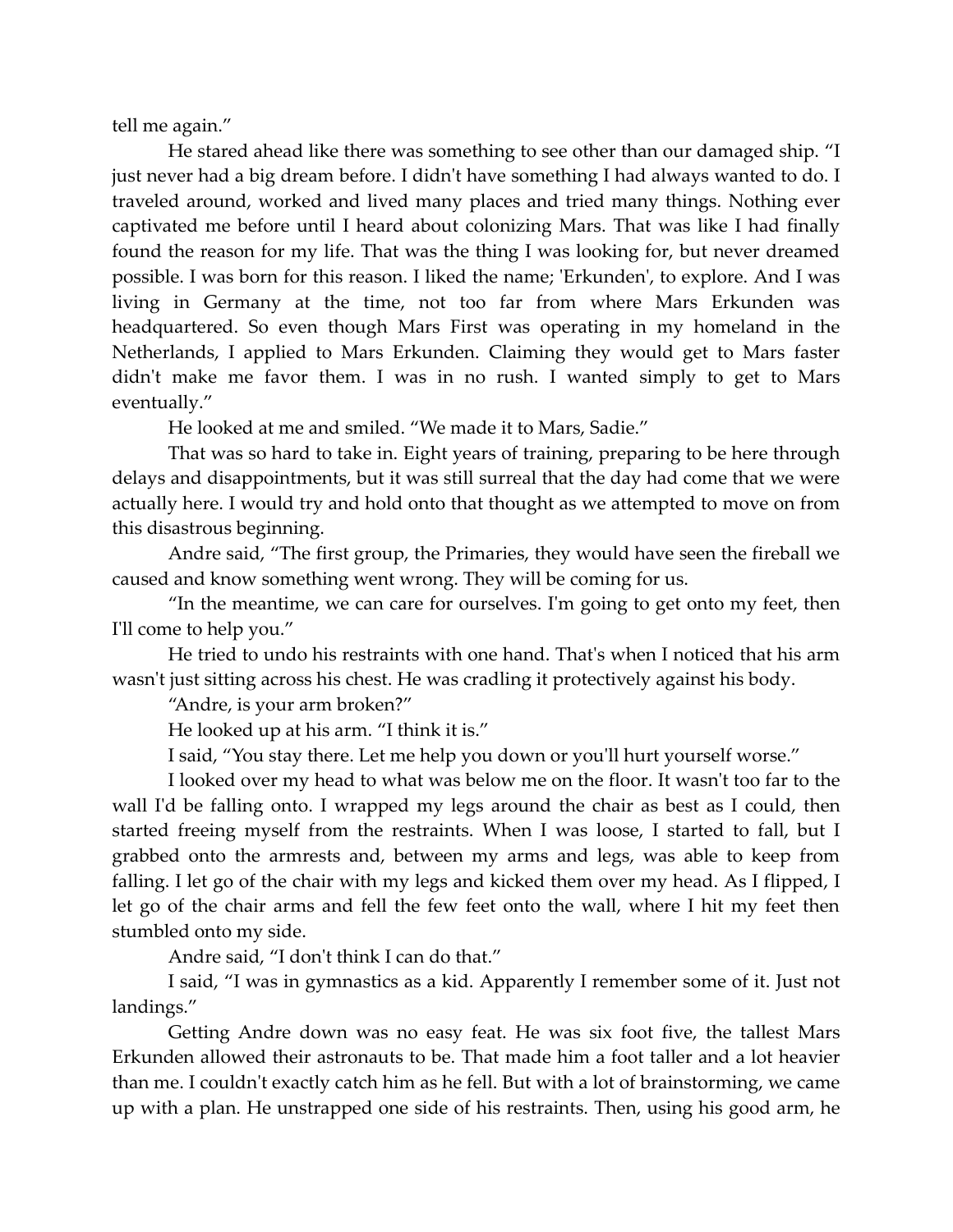held onto the restraints, slid sideways and twisted around until he could drop down onto his feet. I don't think I helped much.

As soon as Andre was down, I went to Seiji. His arms hung lifelessly above his head.

"Was the ship breached? Do we still have life support?" I asked.

Andre stumbled over and looked up at the control panel.

"No and yes. It's all still working."

I took off my own helmet, then twisted Seiji's off his head. His short hair was sticking up like the spikes he used to style it in back on Earth. His eyes were closed and his face expressionless. I twisted off a glove, then reached up and put a hand on his neck and closed my eyes to concentrate. I felt Andre come up and stand beside me, but he waited silently.

"He's not dead!" I exclaimed, my eyes popping open. "We have to get him down."

Luckily Andre was tall enough to reach the fastener on Seiji's restrains. I had my hands on his shoulders and was able to stop him from falling long enough for Andre to grab a leg and together we lowered him to the wall.

I ran to the compartment containing my medical supplies. I didn't think about how that stuff had gotten thrown around, so when I opened the door stuff fell out everywhere. I grabbed what I needed and ran back to Seiji. Mars Erkunden required every team to have at least two people trained in medical care to be the team doctors. When budget strains had cut our team down from six people to three, I was left as the only doctor. I'd gone through a sort of speed medical course to learn not only basic diagnosing and treatment, but also field medicine, which required a lot of improvising.

I knelt beside Seiji. Putting a hand on his forehead, I gently tried to open an eyelid. That's when both his eyes shot open. For a moment he looked frantic.

"It's okay!" I said. "We landed. We made it."

As he looked around him in bewilderment, I turned back to Andre. Tears were filling my eyes again, but now I was grinning broadly. "We made it to Mars! All of us."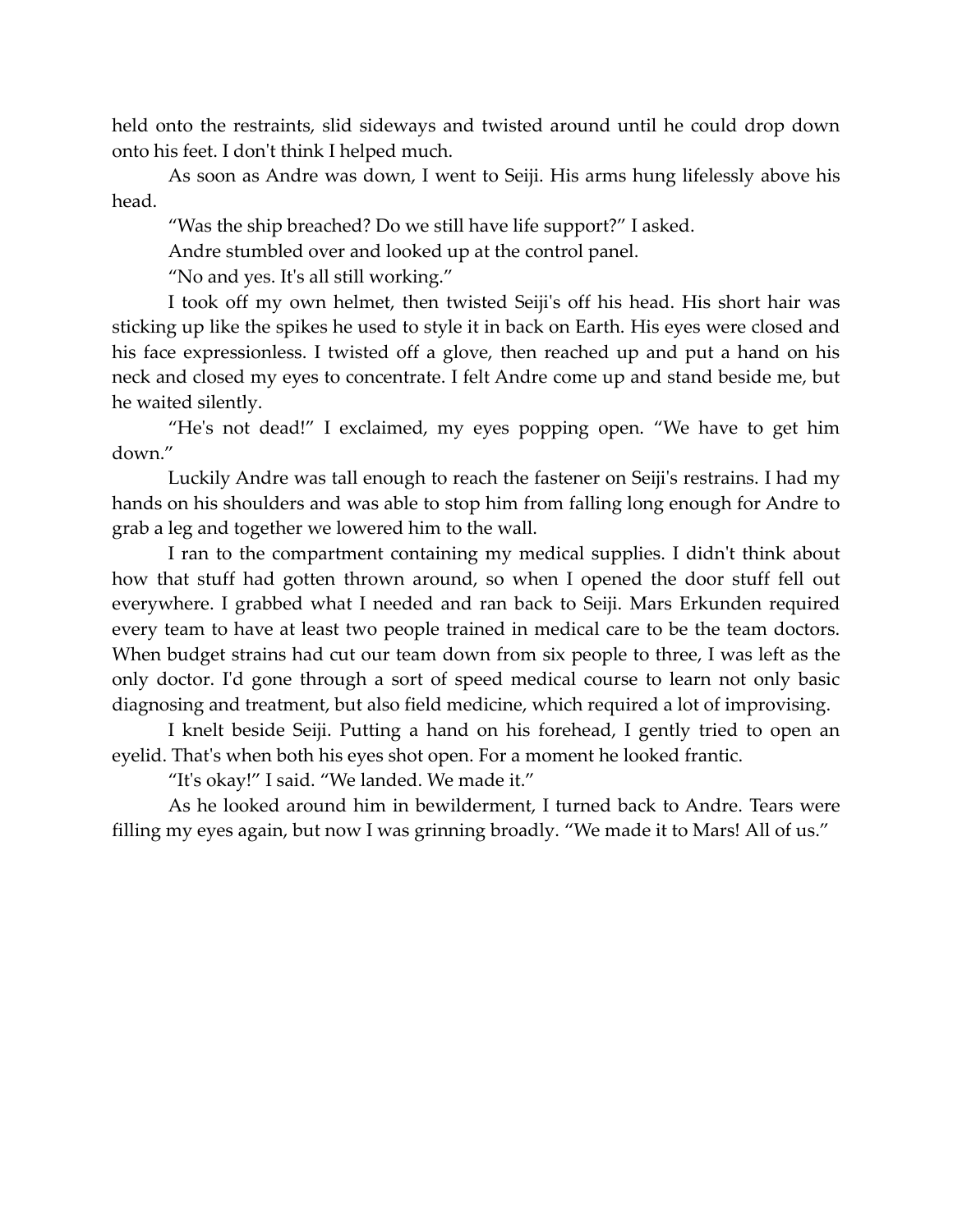### **Chapter II**

Seiji was horribly sick for two days. Readjusting to gravity was exhausting, but Andre and I traded off cleaning up after Seiji every time he threw up, since he often didn't make it to the toilet.

Andre's arm had what I suspected was a hairline fracture. I set it in a cast, a little thinner than a normal one so that he could still fit in his space suit comfortably.

I'd escaped our crash landing with bruises, a minor concussion, and a new phobia of landings.

Andre and I had inspected every inch of the ship to make sure there weren't any cracks in danger of becoming holes. There were mostly dents. We were missing one fin on the ship entirely. A lot of the equipment was damaged. I would not have trusted the hull to get us back to Earth again, but that wasn't really a concern. It had done its full job: it had gotten us here.

We agreed that no one would set foot on Mars until we all could go together. Procedure dictated that we wait on the ship 48 hours to allow our bodies to re-adjust to gravity again. Seiji didn't regain his color for three days. Even on day four, as his physician, I didn't feel he was up to the excitement and strain on the body of getting off the ship. As his fellow explorer, though, I was going out of my mind. Mars was right outside and I couldn't get to it. The fact that everything was stamped with the Mars Erkunden name didn't help. I wish I hadn't known erkunden meant explore. We would have liked nothing better than to be able to get out and "erkunden" the heck out of Mars.

By day five, Andre and I both had our faces pressed up against the windows.

There it was. It had been so red when we were approaching it outside the atmosphere. Here, through the rusty atmosphere, it was actually more of a mix of tan and yellow, like butterscotch chips. Unlike the deserts we'd trained in, it looked to me more like a rocky expanse of beach, but without the ocean. In the distance were hills that I longed to climb. I wanted to see Mars from every angle, walk every inch of it.

After another physical exam and some debate, we decided to leave the next day. I hoped I was making a good medical decision and not being completely swayed by my own eagerness to set foot on Mars.

Early on day six, Seiji threw up again, but he assured me it was just nerves. I still made him wait to make sure he could keep breakfast down before I said we could finally go.

Standing together in the decompression chamber, the guys agreed to let me go out first. I didn't argue. As soon as the hatch to the outside opened, I was climbing down the ladder. I barely touched the rungs and skipped the last few all together, jumping down to the martian soil below. I landed on my feet, but went down to my knees right away. I scooped up a handful of dirt in my hands. It was just sandy grains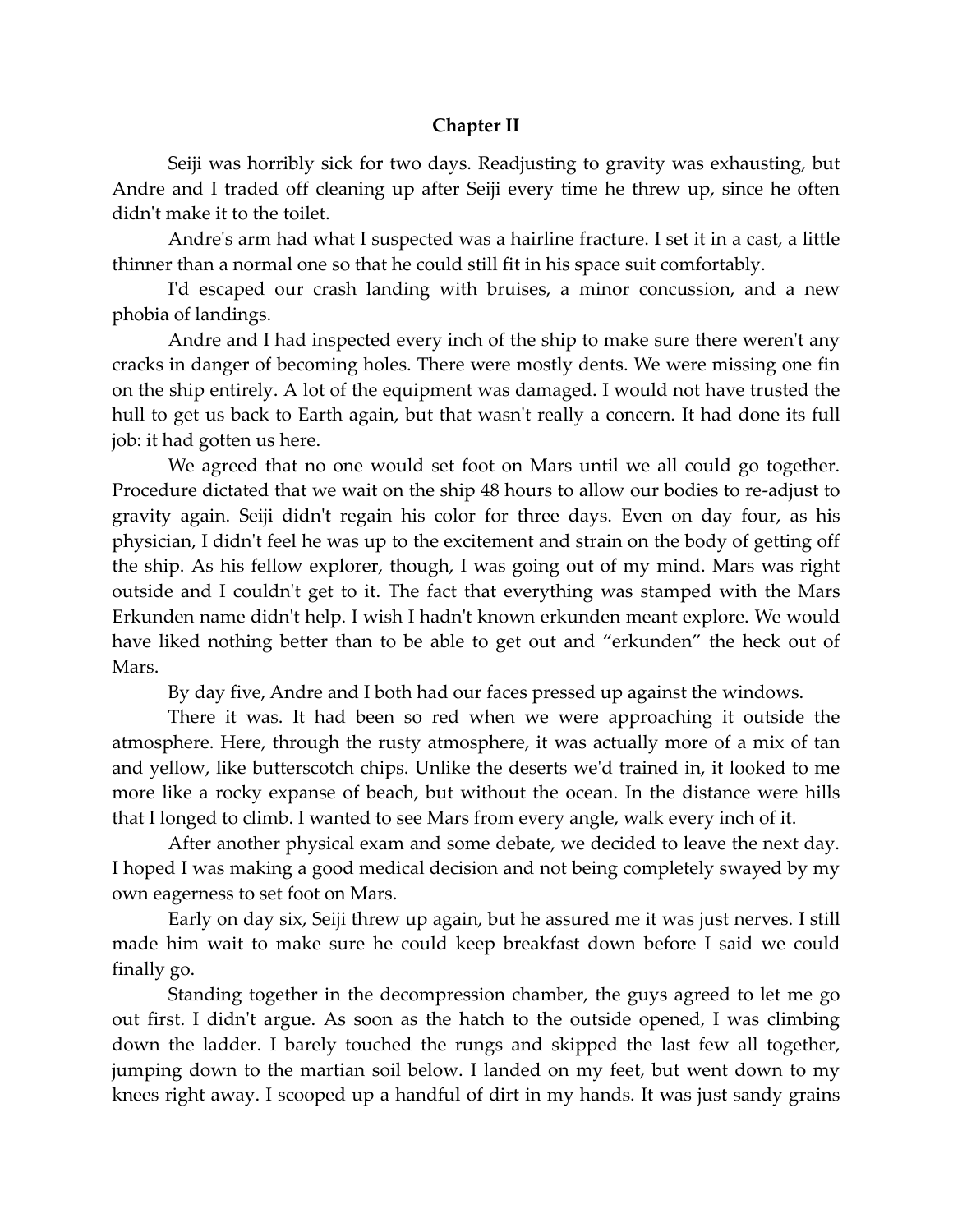with little red flecks in it. It would be the ground beneath my feet for the rest of my life. But in this moment, the first moment of meeting my new home, it seemed like something sacred. I didn't want to walk on it. Who was I to leave my footprints here? One of the first ten people to ever be here.

Maybe I thought that because I had seen the footprint already there in the corner of my eye. It was a series of little ridges in a sort of cartoony, over-sized foot shape. These boots made your feet several sizes bigger in all directions. Maybe the footprint bothered me because I didn't want to see human-made things. I wanted to see Mars, in all its unknown alien beauty. The wind had already been slowly blowing tiny grains of red dirt away from the little ridges, but I hurried the process, brushing the footprint away with my hand.

It wasn't until I'd erased the mark from the terrain that I suddenly asked myself, "Whose footprint was that?"

I looked behind me. It wasn't one of the few I'd left before I'd hit my knees. Andre and Seiji were running all over with a more energetic excitement than my reverent one. But I could also see the clear path of their footprints leaving the ship and heading away from me to give me a moment to myself. I was grateful for that, given we'd spent the last six months rarely more than an arm's length away from each other. But then whose footprint was that?

I stood up and found there were others continuing the path. They were not as pronounced as the one I'd seen. They traveled along the side of the ship, then disappeared in a rocky patch. I couldn't find where they picked up again.

I heard someone coming behind me.

It was Andre. He said, "Don't wander too far on your own."

"I found some footprints," I explained, leading him back to the ones I saw. He'd stepped on some of them.

"Are you sure those aren't ours?" he asked.

"Some of them are. Look, these are mine. Those are yours. But under yours are another set."

Seiji rushed over. "What is it? Signs of alien life?"

Andre laughed. "The opposite. Sadie found another set of footprints of someone wearing official Mars Erkunden space boots. That's not very unusual, given that there are six other people already living here."

I asked, "But why would they come walk around the ship and not make themselves known?"

Seiji turned back to face the ship. "They probably thought we were dead. Look at the ship. I'm surprised we're not."

I looked at Andre. The visors on our helmets were reflective, so with it down, all I could see was a golden, inverted image of myself in a space suit. There was something missing in not being able to see the nuances of his facial expressions as we talked, or to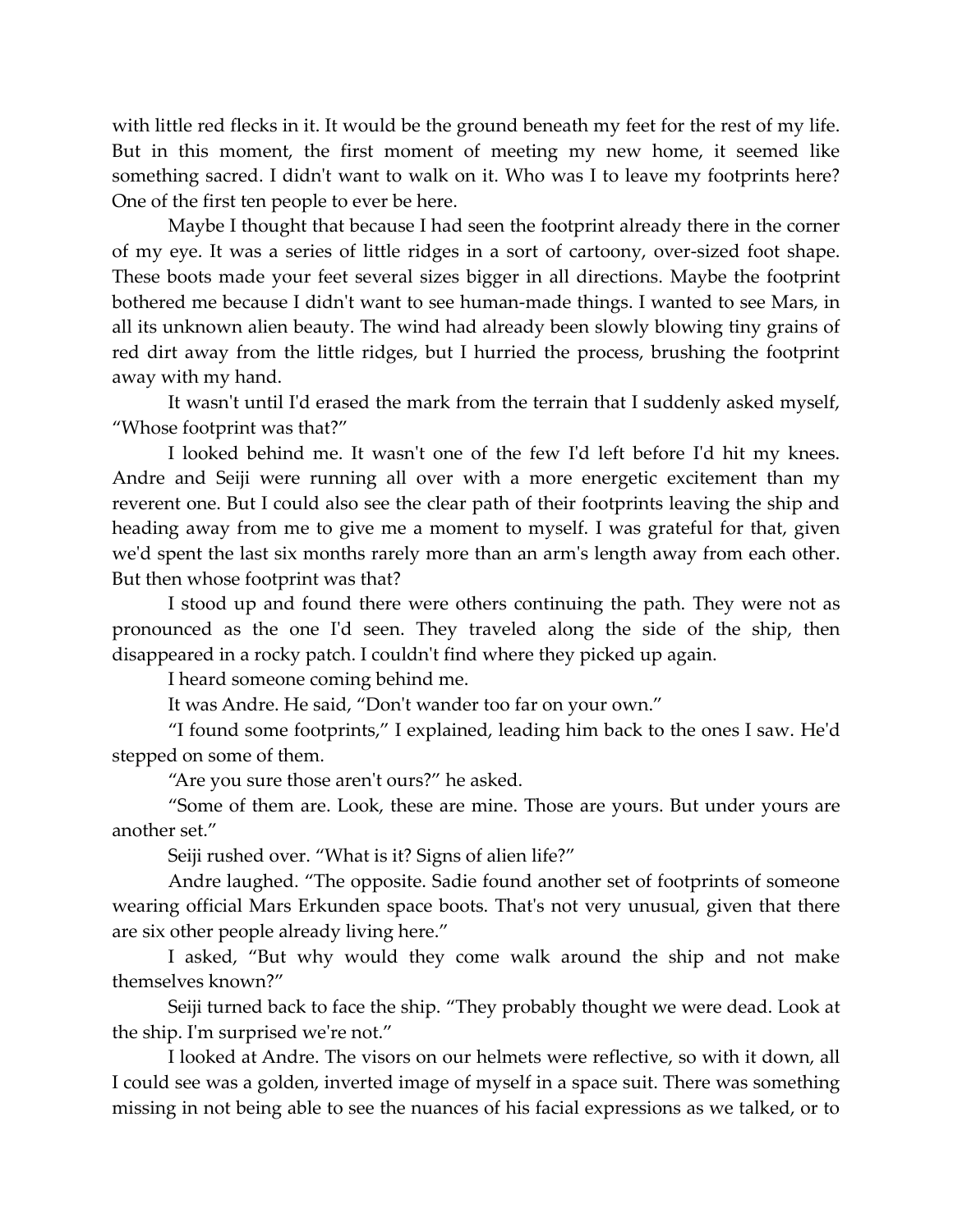let him see mine. I didn't want to say what I was thinking in front of Seiji. Maybe it was strange, given that he wasn't even a decade younger than me, but I felt very protective of him. I didn't want to say anything that would make him worry. Even if I was worried.

I tried to ask calmly, "So they find our ship looking like that and they don't come in to see if we're dead or injured or in need of help?"

Andre shrugged. "Perhaps...perhaps they went back for help. These tracks could be recent. If that is the case we should try to get to them before they all come rushing back here in a panic. Seiji, do you feel up to getting the lift ready?"

"Of course!" he said, with a salute.

Andre said, "Just make sure you don't get puke on the lift like you did every other part of the ship."

Seiji said, "Shut up!" but he was laughing as he jogged back to the ship.

Neither Andre or I moved. The helmets had proximity sensors that only let you hear and speak to people you were within ten feet of unless you activated the override.

Once Seiji was out of range, I said to Andre, "You don't believe they went for help…